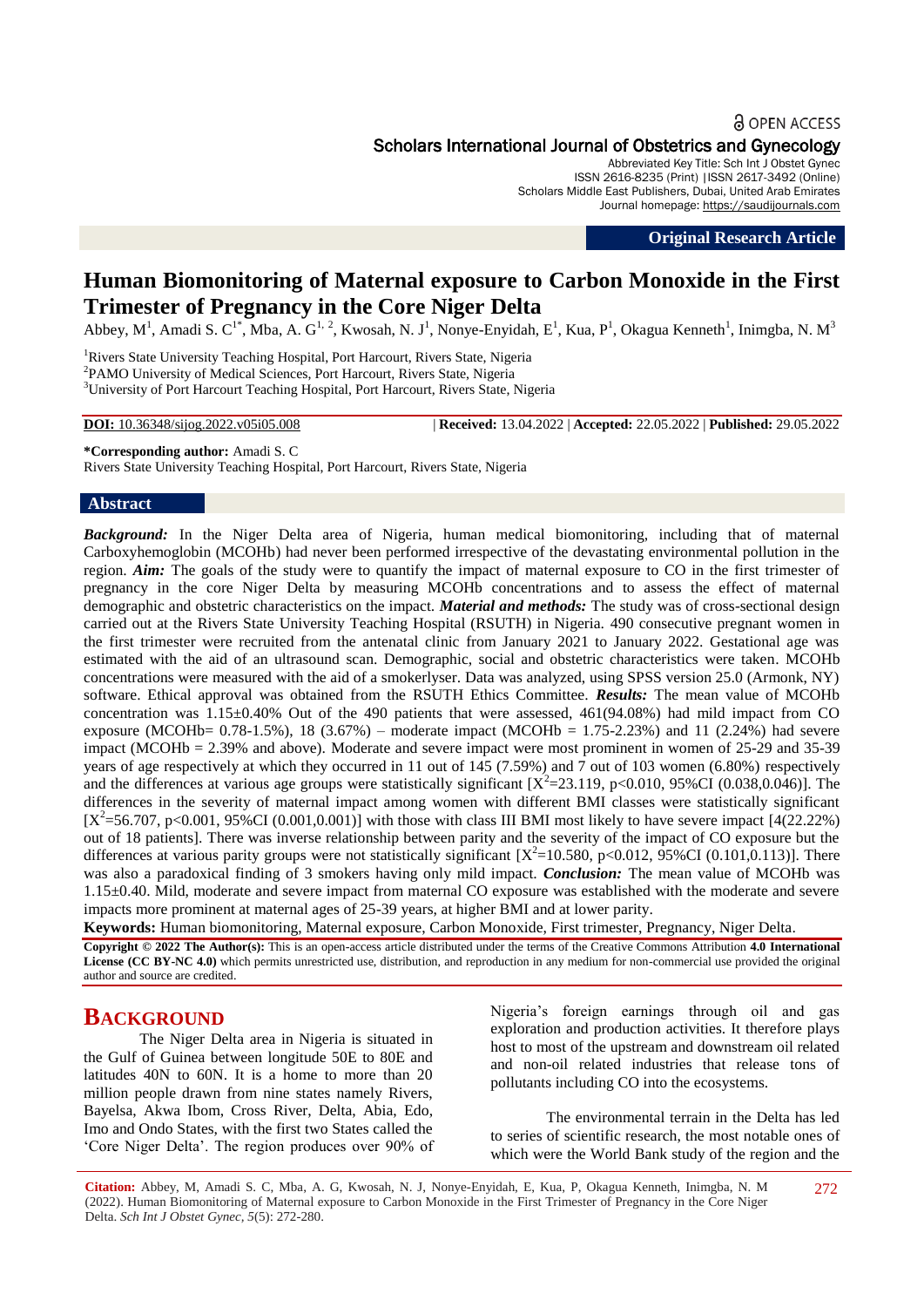Environmental Assessment of Ogoniland in the core Niger Delta which delivered a catalogue of devastation due to oil pollution in the region [1, 2]. Ogoniland which is one of the heavily polluted regions in Rivers State was tagged 'a region of environmental disaster [2]. Irrespective of the high levels of pollution in the Niger Delta, the guidelines on environmental protection against the pollutants, including CO were not fully implemented.

Generally, sources of CO pollution in the Delta were tobacco fumes, generators, firewood, kerosene, bush and refuse burning, fire outbreaks, barbecues, burning of fossil fuels in old vehicles, crude oil and gas industry (three refineries, oil wells, flow stations and gas flaring, crude oil and condensate spills, vapours from crude and refined oil storage, processing and transportation facilities, petrochemical plants and gas liquefaction plants) [3].

Carbon monoxide (CO) is an inorganic colourless, odourless and non-irritating gas produced from the incomplete combustion of carbonaceous compounds. It is a primary pollutant as it is emitted from a source directly into the atmosphere. It enters into the body primarily through inhalation (though there is also nominal endogenous production of the gas) and diffuses across the alveolar membrane with nearly the same ease as oxygen (O2). It dissolves in blood, but is quickly bound to haemoglobin (Hb) to form COHb, which is measured as the percentage of haemoglobin so bound.

The binding of carbon monoxide to haemoglobin occurs with nearly the same speed and ease as with which oxygen binds to haemoglobin, although the bond for carbon monoxide is about 245 times as strong as that for oxygen [4, 5]. Thus, carbon monoxide competes equivocally with oxygen for haemoglobin binding sites but, unlike oxygen, which is quickly and easily dissociated from its haemoglobin bond, carbon monoxide remains bound for a much longer time. Therefore, COHb continues to increase with continued exposure, leaving progressively less haemoglobin available for carrying oxygen. The result is arterial hypoxaemia. Furthermore, COHb increases the binding strength of oxygen to haemoglobin, thus making release of oxygen into tissue more difficult. The latter is called a leftward shift in the oxyhaemoglobin dissociation curve, proportional to the COHb level.

The most important variables in the formation of COHb are the concentration and duration of carbon monoxide in inhaled air and the rate of alveolar ventilation [6]. Alveolar ventilations, largely determined by body energy expenditure (exercise), can vary over a wide range and is thus the major physiological determinant of the rate of COHb formation and elimination. Based on the laboratory studies of reduction in exercise capacity in both healthy

individuals and volunteers with cardiovascular disease, it was determined that COHb levels should not exceed 2%.

Carbon monoxide will also reduce the diffusion of oxygen into tissue via myoglobin by formation of carboxymyoglobin [7, 8]. It is probable that such effects become important only for high levels of carbon monoxide exposure [7]. CO also binds to other proteins (cytochrome P-450 and cytochrome oxidase) but the dosimetry is unclear and the functional significance appears to be limited to high levels of carbon monoxide exposure [9].

CO inhalation was the most common cause of poisoning in the industrialised world and in many countries, CO was the leading cause of the fatal poisoning reported [10]. It can cause multi-organ dysfunction and frequently necessitating admission to intensive care units. In pregnancy, maternal impact of CO pollution ranges from flu-like symptoms, headaches at carboxyhaemoglobin (COHb) levels of 5-20%, gastrointestinal, neurological and psychiatric symptoms to maternal death at COHb levels of >66% [11]. Maternal exposure to the gas during the period of ontogenesis is associated with abnormalities of organs and systems including the central nervous system [11, 13], skeleton and face [12] and the heart [13, 14]. Other toxic effects include intrauterine growth restriction [14], preterm labour [15], intrauterine fetal death [16, 17], and sudden infant death [18].

Irrespective of the presence of milliards of sources of CO pollution in the Core Niger Delta, in contrast to what was obtainable in the developed countries of Europe, North America and Asia, organized daily environmental monitoring of its ambient and indoors concentrations and human medical biomonitoring of the gas in suspected acute or chronic poisoning were not practiced. What were available were data from sporadic assessments conducted by researchers in the Universities in the region and some data from environmental impact assessment conducted by multinational companies in their immediate area of operation. Human biomonitoring (HBM) can be defined as "the method for assessing human exposure to chemicals or their effects by measuring the chemicals, their metabolites or reaction products in human specimens." So, the ambient and indoor air concentrations of CO in the Delta ranged from 0 ppm to 191μg/m3 but in places within 60-200 metres from crude oil flow stations, the concentrations range from 100 to 5320  $\mu$ g/m<sup>3</sup> [18].

Therefore, irrespective of the knowledge of the sources of CO production in the Niger Delta and its impact on mother and fetus, there was no data or register on the prevalence of its poisoning and its clinical presentations [19]. There was no data on maternal or paternal inhalation and exhalation of CO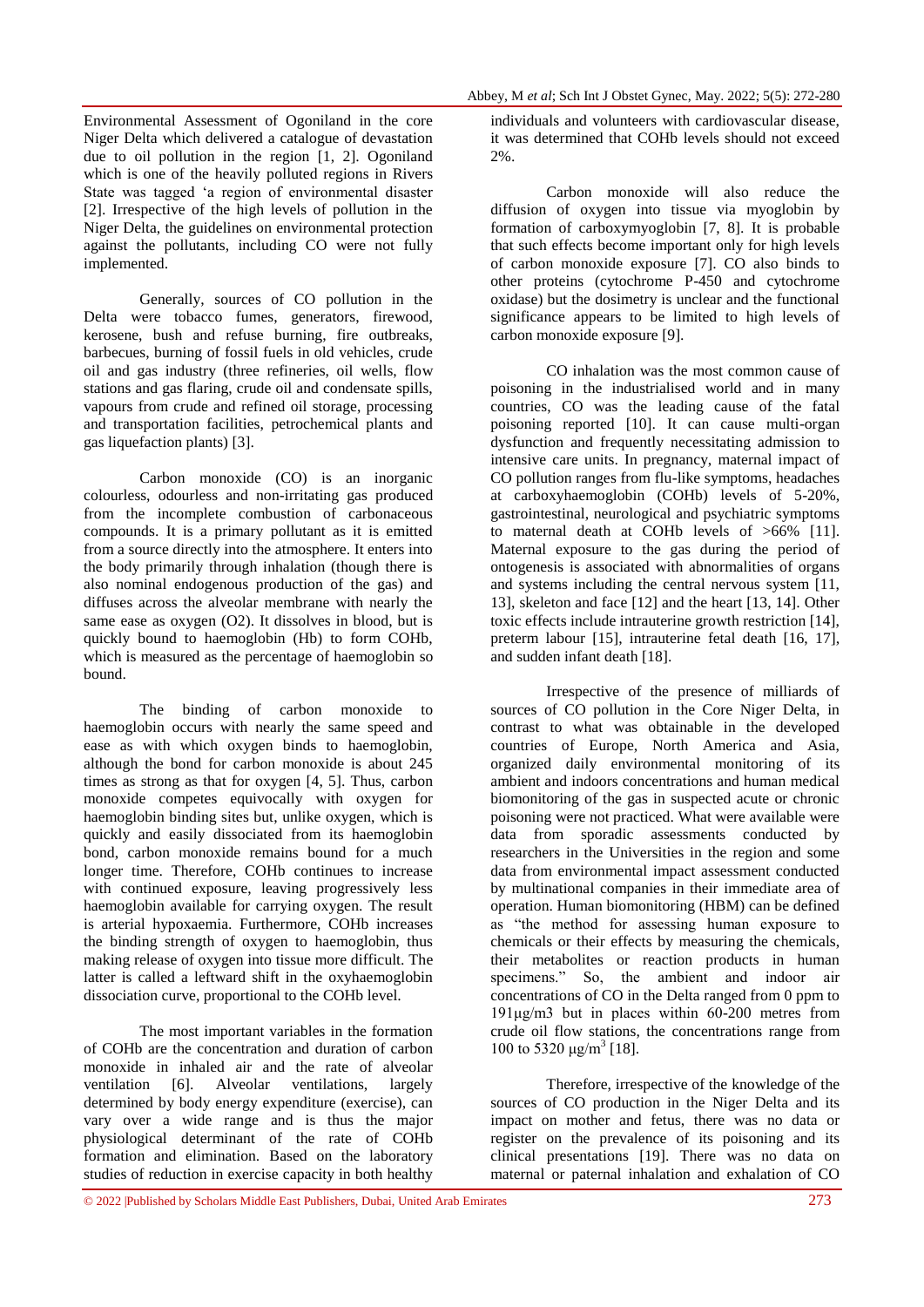and consequently, no knowledge of maternal and fetal carboxy-hemoglobin and associated health impact, based on their concentrations.

**Aim:** The primary aim of the study therefore was to establish the severity of maternal exposure to CO in the first trimester of pregnancy in the core Niger Delta by quantifying maternal carboxyhemoglobin leves. The secondary goal was to assess the extent of modification of the detrimental impact of CO by maternal demographic and obstetric characteristics, namely age, BMI and parity.

## **METHODOLOGY**

The study was of cross-sectional design carried out at the Rivers State University Teaching Hospital in Rivers State, which is one of the States in the core Niger Delta area of Nigeria. The study population included all pregnant women attending the antenatal clinics in the first trimester of pregnancy up till 14 weeks from January 2021 to January 2022. Consecutive attendants were counselled about the research project and verbal consents were obtained.

The exclusion criteria were pregnant women with physical disabilities such as deafness and dumbness, critically ill patients, as well as those with a history of ongoing mental illness/retardation (because of the difficulties associated with taking history from the patients), uncertain date of last menstrual period with no ultrasonographic estimation of gestational age between 11-14 weeks of gestational age. Gestational age was estimated with the aid of dating scans in the first trimester of pregnancy. Demographic, social and obstetric characteristics including age, education, drinking and smoking status, BMI and parity were taken.

### **Measurement of maternal exhaled carbon monoxide**

A hand-held instrument called Smokerlyzer has been used to measure the concentration of CO in expired air especially in smokers [20]. It displays CO in part per million (ppm), concentrations of maternal carboxyhaemoglobin (MCOHb) which is synonymous with the concentration of oxygen that is displaced by CO (%COHb) and fetal carboxyhaemoblobin (fCOHb) which, is synonymous with the percentage of oxygen that is displaced by CO in fetal circulation (%FCOHb) but in the present study, we were interested in the concentrations of MCOHb.

Clinical research has demonstrated that a useful relationship between carbon monoxide and carboxyhaemoglobin is obtained after a short period of breath-holding. Smokerlyzer only directly measures the exhaled CO concentration while MCOHb and fCOHb are calculations based on clinical evidence. CO ppm- %COHb calculation was taken from Jarvis M *et al*.,  $(1986)$  [21]. COHb =  $0.63 + 0.16$  (EC50), where (EC50) is the concentration of CO in ppm that is expired after inhalation as measured with a smokerlyzer (breath test) [20]. COppm-%FCOHb calculation was taken from Gomez C *et al.*, (2005) [22].

Although women in the core Niger Delta almost do not smoke, they were perpetually exposed to CO because of the presence of several sources of the gas in the Delta. We therefore hypothesised that they were likely to be affected by the gas just as women who smoke were. The smokerlyzer was therefore used to measure the concentration of exhaled CO in the women and indirectly, the concentrations of MCOHb and FCOHb were given by the machine. The severity of maternal exposure to CO was assessed, using the data from table 1a and 1b which came with the smokerlyzer. %COHb in table 1a for maternal COHb concentration was used as reference ranges for comparison.

#### **Green zone**

This is where a mother really needs to be! It means she does not exhale more than 3 ppm of CO in her breath and that corresponds to less than 2% carbon monoxide (CO) in her blood. Most people have a small amount of CO in their breath, this is due to the air quality around them.

#### **Gray zone**

Having a reading in this zone would indicate a light smoker or a non-smoker breathing in poor air quality or passive smoke.

#### **Red zone**

Having a reading in this zone indicates that the person may well be a regular smoker with higher levels of CO in the blood; in the present study, we have extrapolated that to significant environmental pollution since almost all the study population does not smoke.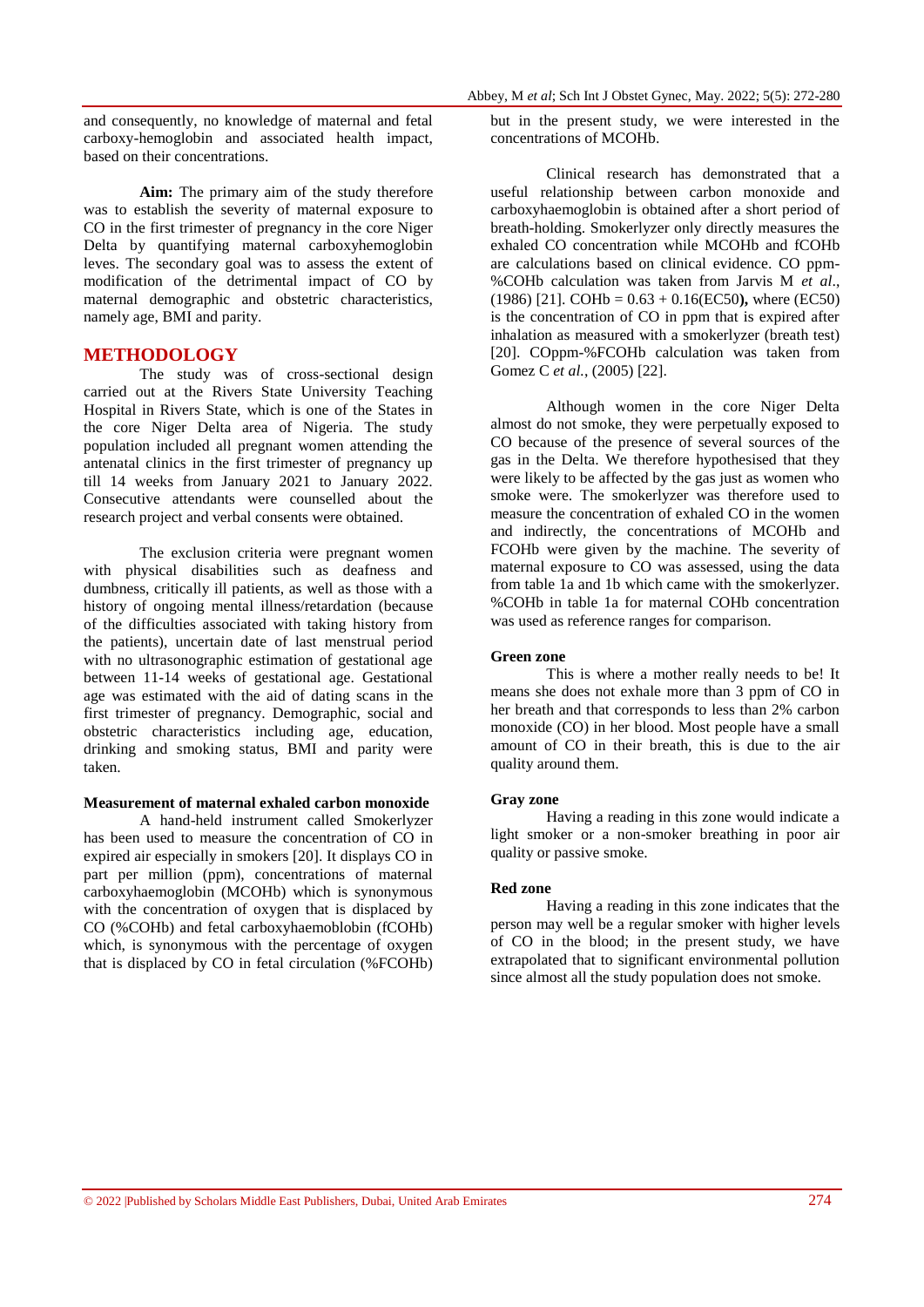| COppm                 | %COHb        | COppm | %FCOHb |
|-----------------------|--------------|-------|--------|
| 30                    | 5.43         | $20+$ | 5.66   |
| 29                    | 5.27         | 19    | 5.38   |
| 28                    | 5.11         |       |        |
| 27                    | 4.95         | 18    | 5.09   |
| 26                    | 4.79         | 17    | 4.81   |
| 25                    | 4.63         | 16    | 4.53   |
| $\overline{24}$<br>23 | 4.47<br>4.31 |       |        |
| $\overline{22}$       | 4.15         | 15    | 4.25   |
| 21                    | 3.99         | 14    | 3.96   |
| 20                    | 3.83         | 13    | 3.68   |
| 19                    | 3.67         |       |        |
| 18                    | 3.51         | 12    | 3.40   |
| 17                    | 3.35         | 11    | 3.11   |
| 16                    | 3.19         | 10    | 2.83   |
| 15                    | 3.03         |       |        |
| 14                    | 2.87         | 09    | 2.55   |
| $\overline{13}$       | 2.71         | 08    | 2.26   |
| $\overline{12}$       | 2.55         | 07    | 1.98   |
| 11<br>10              | 2.39<br>2.23 |       |        |
| 09                    | 2.07         | 06    | 1.70   |
| 08                    | 1.91         | 05    | 1.42   |
| 07                    | 1.75         | 04    | 1.13   |
| 06                    | 1.59         |       |        |
| 05                    | 1.43         | 03    | 0.85   |
| $\overline{04}$       | 1.27         |       |        |
| 03                    | 1.11         | 02    | 0.57   |
| 02                    | 0.95         | 01    | 0.28   |
| 01                    | 0.79         |       |        |

**Table 1: Derivation of the %COHb and %fCOHb from CO ppm on the basis of clinical evidence [20] a b**

#### **Determination of the sample size**

The outcome measures in the study were the incidence of different measures of severity of exposure to CO and the modification of the impact by maternal age, parity, BMI and smoking status. Therefore, the sample size was calculated using the sample size formula for a cross-sectional study with a categorical outcome.

 $n = Z\alpha/22$  P (1-P) / d2

Where

 $Z_{\alpha/22}$  = Standard normal deviate at 95% confidence interval  $=1.96$ .

P - Expected proportion in population based on previous studies. Since there were no figures in the past for the assessed parameters in the study, 50% was used in the calculation of the sample size.

 $d =$  Absolute error or precision=0.05.

Therefore,

 $N = 1.962x0.5(1-0.5)/0.052 = 3.8416x0.5x0.5/0.0025 =$ 384.16

The required number of patients for the study was therefore 384.16. Giving allowance for attrition rate of 10%, the final sample size for the study was  $10/100\times384+384 = 422.56$ . Therefore, the number of patients to be recruited for the study was 423. We were however able to recruit 490 patients.

### **Statistical Analysis**

Data was collected on a special pretested proforma and then transferred into an excel file where they were cleaned and fed into SPSS version 25.0 (Armonk, NY) software for analysis. Simple proportions were used in the descriptive analysis. Quantitative data were summarized and presented as mean and standard deviation while qualitative data were presented as numbers and percentages. Comparison of related variables was conducted, using the Chi-square (X2) and the P-values. When the P-value was less than 0.05, the differences between the variables were said to be statistically significant. When an expected count was lower than 5 in a cell, Fisher Exact test was used.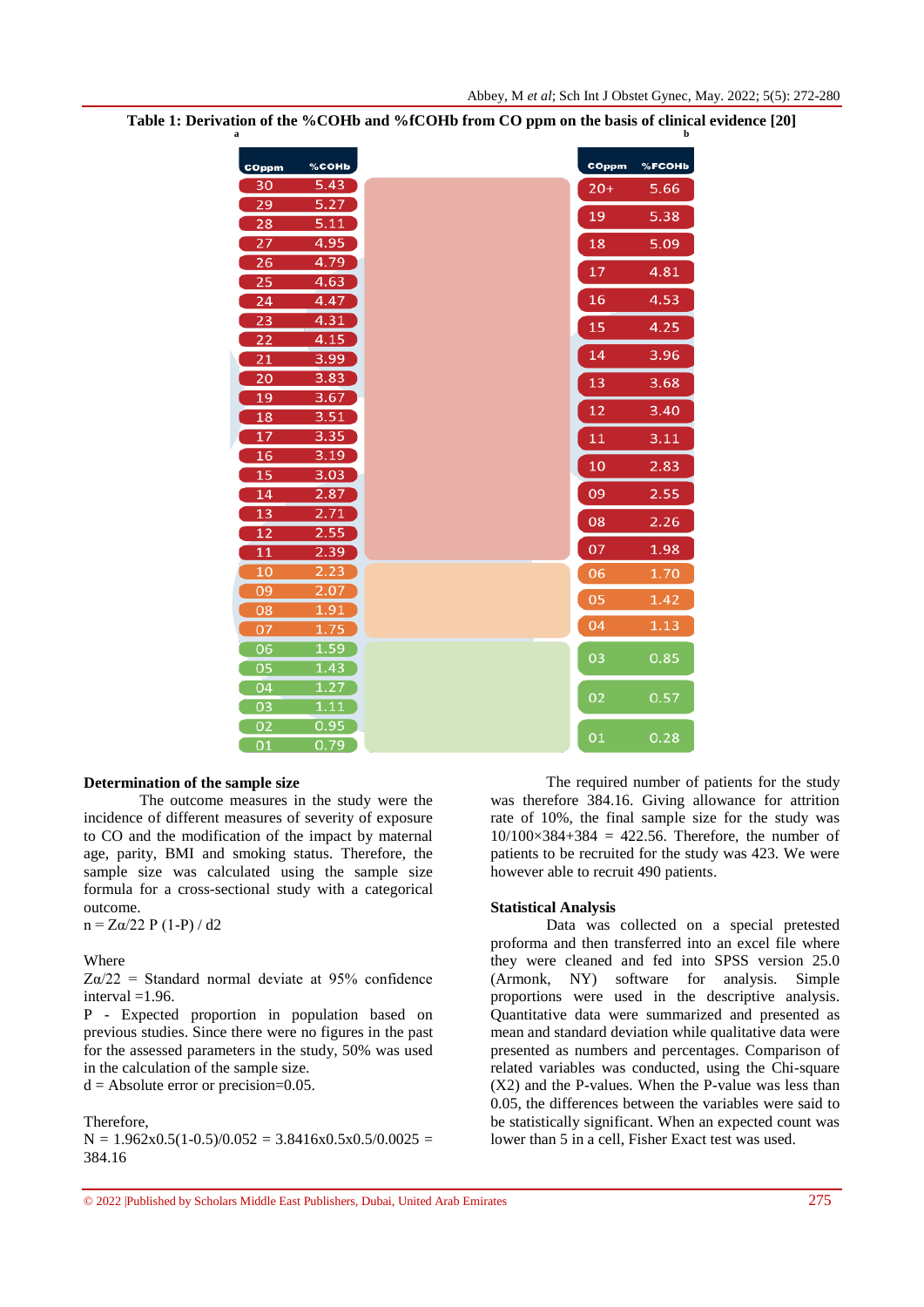The study was carried out in compliance with the international ethical guidelines for biomedical research involving human subjects. Ethical approval was obtained from the RSUTH Ethics Committee. Informed consents were obtained from all the women that were enrolled in the study. All the information that was collected from individual patients was available for clinical use and for the research purposes. Privacy rules were maintained and confidentiality was observed at all levels of dealing with patients' data.

#### **RESULTS**

## **Demographic, obstetric and general characteristics**

Four hundred and ninety (490) pregnant women were recruited for the study from 11-14 weeks of pregnancy. The mean age of the participants in the study was  $31.5682 \pm 4.49$  years. Details of the other parameters namely education, alcohol consumption and cigarette smoking status, parity, BMI and marital status were as shown in Table 1.

| Demographic, obstetric and general characteristics | <b>Frequency</b>                 | Percentage. $(\% )$ |          |
|----------------------------------------------------|----------------------------------|---------------------|----------|
|                                                    |                                  | $N =$               |          |
|                                                    | $20 - 24$                        | 17                  | 3.47     |
| Maternal age, Years                                | $25-29$                          | 145                 | 29.59    |
| $(n=490)$                                          | 30-34                            | 212                 | 43.27    |
|                                                    | 35-39                            | 103                 | 21.02    |
|                                                    | 40-44                            | 9                   | 1.84     |
|                                                    | 45-49                            | $\overline{4}$      | 0.82     |
| Education                                          | secondary                        | 73                  | 14.90    |
| $(n = 490)$                                        | tertiary                         | 417                 | 85.10    |
| Alcohol                                            | no                               | 370                 | 75.82    |
| $(n=488)$                                          | yes                              | 118                 | 24.18    |
|                                                    | yes                              | 118                 | 24.18    |
| Smoking                                            | no                               | 487                 | 99.39    |
| $(n=490)$                                          | yes                              | 3                   | 0.61     |
| Parity                                             | $\Omega$                         | 230                 | 47.62    |
| $(n=483)$                                          | $1$ to $2$                       | 223                 | 46.17    |
|                                                    | 3 and above                      | 30                  | 6.21     |
| BMI                                                | $\geq$ 40.0) (Class III Obesity) | 18                  | 3.81     |
|                                                    | $18.5 - 24.9$ (Normal weight)    | 80                  | 16.95    |
| $(n=472)$                                          | $25.0 - 29.9$ (Overweight)       | 218                 | 46.19    |
|                                                    | 30.0–34.9 (Class I Obesity)      | 107                 | 22.67    |
|                                                    | 35.0–39.9 (Class II Obesity)     | 49                  | 10.38    |
| <b>Marital Status</b>                              | Married                          | 490                 | 100      |
| $(n-490)$                                          | Not married                      | $\theta$            | $\Omega$ |

**Table 2: Demographic, obstetric and general characteristics of the patients**

#### **Measures of severity of the impact of exposure to Carbon monoxide**

The impact of maternal exposure to CO was measured by the mean value of MCOHb which was

1.15±0.40% and its actual concentrations as shown in Table 3.

|  |  | Table 3: Degrees of severity of exposure to Carbon monoxide, $n = 490$ |
|--|--|------------------------------------------------------------------------|
|  |  |                                                                        |

| Form of CO with respect to the harboring medium | Degrees of severity       | <b>Frequency</b> | Percentages % |
|-------------------------------------------------|---------------------------|------------------|---------------|
| Maternal Carboxy-Haemoglobin levels (MCOH).     | Mild (0.78 to 1.59%)      | 461              | 94.08         |
|                                                 | Moderate (1.75 to 2.23 %) | 18               | 3.67          |
|                                                 | Severe (2.39% and above)  | 11               | 2.2           |
| Total                                           |                           | 490              | 100           |

## **The impact of demographic, obstetric and general characteristics of the patients on the severity of maternal exposure to CO (MCOHb)**

### **The effects of maternal age on MCOHb concentrations**

The modification of the severity of the impact of maternal exposure by her age was as shown in Table 4.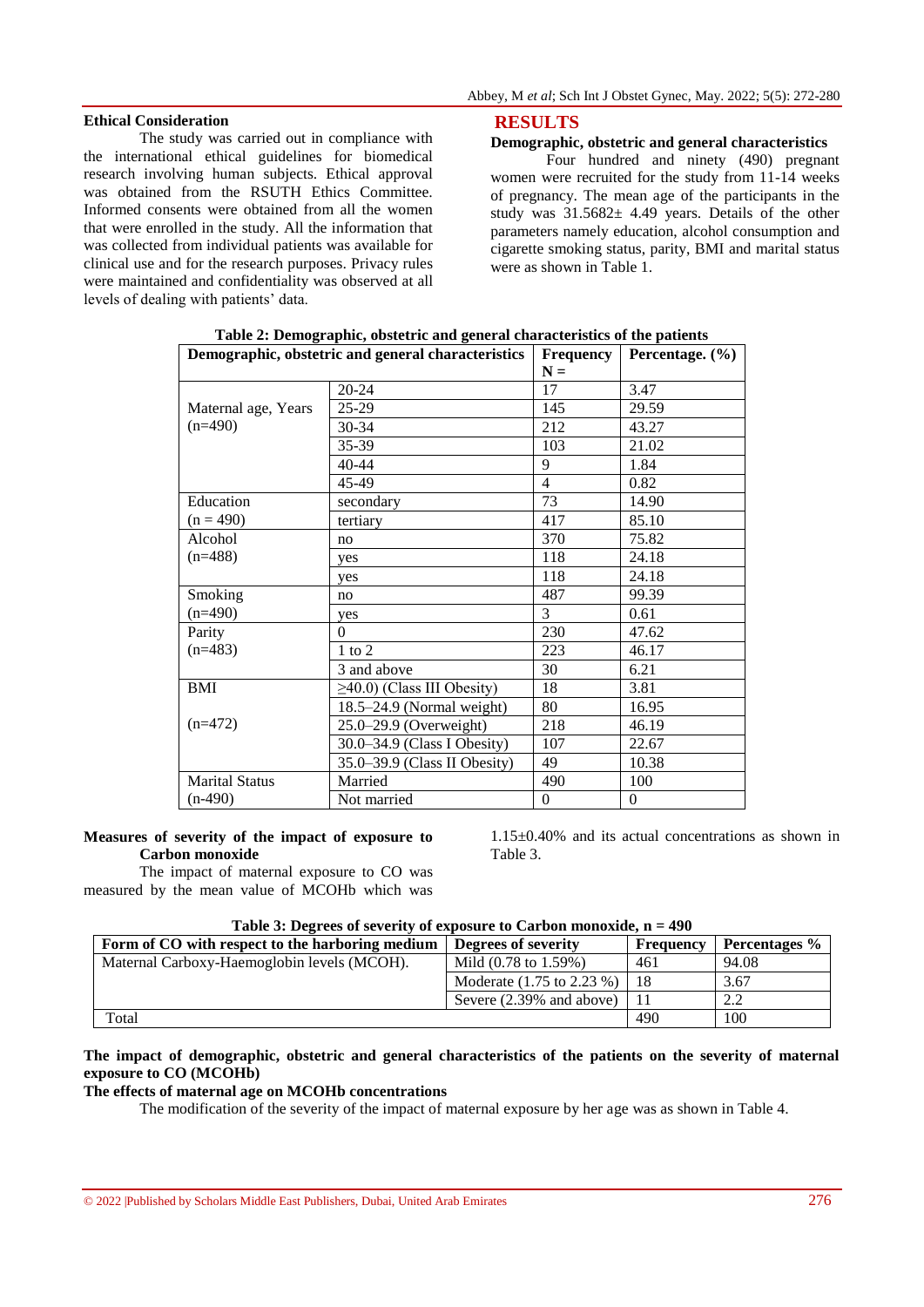Abbey, M *et al*; Sch Int J Obstet Gynec, May. 2022; 5(5): 272-280

| Table 4: Relationship between maternal age and MCOHb concentrations |                                                      |                |                |                |        |                |  |
|---------------------------------------------------------------------|------------------------------------------------------|----------------|----------------|----------------|--------|----------------|--|
| Maternal Age                                                        | No. of patients associated with different degrees of | <b>Total</b>   | $X^2$          | <b>P-value</b> |        |                |  |
| group Years                                                         | Severity (MCOHb). n%(row)/(col)                      |                |                | $N(\%col)$     |        | 95%CI          |  |
|                                                                     | Mild (0.78 to                                        | Moderate (1.75 | Severe (2.39 % |                |        |                |  |
|                                                                     | $1.59\%$                                             | to $2.23\%$ )  | and above      |                |        |                |  |
| $20 - 24$                                                           | $17(100)$ /                                          | 0(0)/0()       | 0(0)/          | 17(3.47)       |        |                |  |
|                                                                     | (3.69)                                               |                | (0)            |                |        |                |  |
| $25-29$                                                             | $134(92.41)$ /                                       | $11(7.59)$ /   | $0(0)$ /       | 145(29.5)      | 23.119 | $0.010*$       |  |
|                                                                     | (29.07)                                              | (61.11)        | (0)            | 9)             |        | (0.038, 0.046) |  |
| 30-34                                                               | 204(96.23)                                           | $4(1.89)$ /    | $4(1.89)$ /    | 212(43.27)     |        |                |  |
|                                                                     | (44.25)                                              | (22.22)        | (36.36)        |                |        |                |  |
| 35-39                                                               | 93(90.29)                                            | $3(2.91)$ /    | 7(6.80)        | 103(21.02)     |        |                |  |
|                                                                     | (20.17)                                              | (16.67)        | (63.64)        |                |        |                |  |
| 40-44                                                               | $9(100)$ /                                           | $0(0)$ /       | $0(0)$ /       | 9(1.84)        |        |                |  |
|                                                                     | (1.95)                                               | (0)            | (0)            |                |        |                |  |
| 45-49                                                               | $4(100)$ /                                           | $0(0)$ /       | $0(0)$ /       | 4(0.82)        |        |                |  |
|                                                                     | (0.87)                                               | (0)            | (0)            |                |        |                |  |
| <b>TOTAL</b>                                                        | 461(94.08)                                           | 18(3.67)       | 11(2.24)       | 490(100)       |        |                |  |

\*Statistically significant  $(p<0.05)$ 

## **The effects of maternal smoking on MCOHb concentrations**

The severity of maternal exposure to CO was also associated with maternal smoking habit as shown in table 4 and it was classified into mild, moderate and severe impact on the bases of different levels of maternal MCOHb.

## **Table 5: Relationship between maternal smoking and MCOHb concentrations**

| <b>Smoking</b>         | No. of patients associated with different degrees of Severity |                                           |              | <b>Total</b> |       | <b>P-value</b> |
|------------------------|---------------------------------------------------------------|-------------------------------------------|--------------|--------------|-------|----------------|
|                        | $(MCOHb)$ , $n\frac{6}{(\text{row})/(\text{col})}$            |                                           |              | $n(Col \%)$  |       | 95%CI          |
|                        | <b>Mild (0.78 to</b>                                          | Severe $(2.39\%$ and<br>Moderate (1.75 to |              |              |       |                |
|                        | $1.59\%$                                                      | $2.23\%$                                  | above        |              |       |                |
| $\mathbf{n}\mathbf{o}$ | $458(94.05)$ /                                                | $18(3.70)$ /                              | $11(2.26)$ / | 487(99.39)   | 1.668 | 1.000          |
|                        | (99.35)                                                       | 100.                                      | (100.)       |              |       | (1.000, 1.000) |
| <b>ves</b>             | 3(100)/(0.65)                                                 | 0(0)/0()                                  | 0(0)/(0)     | 3(0.61)      |       |                |
| <b>TOTAL</b>           | 461(94.08)                                                    | 18(3.67)                                  | 11(2.24)     | 490(100)     |       |                |

## **The effects of maternal BMI on MCOHb concentrations**

The severity of exposure to Co was also assessed with respect to different classes of BMI. The results were as shown in table 6.

| BMI                     | No. of patients associated with different degrees of<br><b>Total</b> |                 |                      |           |        | <b>P-value</b> |
|-------------------------|----------------------------------------------------------------------|-----------------|----------------------|-----------|--------|----------------|
| <b>Classification</b>   | Severity (MCOHb). n%(row)/(col))                                     |                 |                      | $n$ (Col  |        | 95%CI          |
|                         | <b>Mild (0.78 to)</b>                                                | Moderate (1.75  | <b>Severe (2.39)</b> | $\%$ )    |        |                |
|                         | $1.59\%$                                                             | to $2.23\%$ )   | % and above          |           |        |                |
| $18.5 - 24.9$           | 74(92.50)/                                                           | 6(7.50)/(37.50) | 0(0)/                | 80        |        |                |
| (Normal weight)         | (16.63)                                                              |                 | (0)                  | (16.95)   |        |                |
| $25.0 - 29.9$           | 212(97.25)/(47.64)                                                   | $3(1.38)$ /     | $3(1.38)$ /          | 218       |        |                |
| (Overweight)            |                                                                      | (18.75)         | (27.27)              | (46.19)   | 56.707 |                |
| 30.0–34.9 (Class I      | 103(96.26)/(23.15)                                                   | $4(3.74)$ /     | $0(0)$ /             | 107       |        |                |
| <b>Obesity</b> )        |                                                                      | (25.00)         | (0)                  | (22.67)   |        |                |
| 35.0–39.9 (Class        | $42(85.71)$ /                                                        | $3(6.12)$ /     | $4(8.16)$ /          | 49(10.38) |        | $0.001*$       |
| II Obesity)             | (9.44)                                                               | (18.75)         | (36.36)              |           |        | (0.001, 0.001) |
| $\geq$ 40.0) (Class III | $14(77.78)$ /                                                        | $0(0)$ /        | $4(22.22)$ /         | 18(3.81)  |        |                |
| <b>Obesity</b> )        | (3.15)                                                               | (0)             | (36.36)              |           |        |                |
| <b>TOTAL</b>            | 445(94.28)                                                           | 16(3.39)        | 11(2.33)             | 472(100)  |        |                |

**Table 6: Relationships between maternal BMI and CO levels**

\*Statistically significant (p<0.05)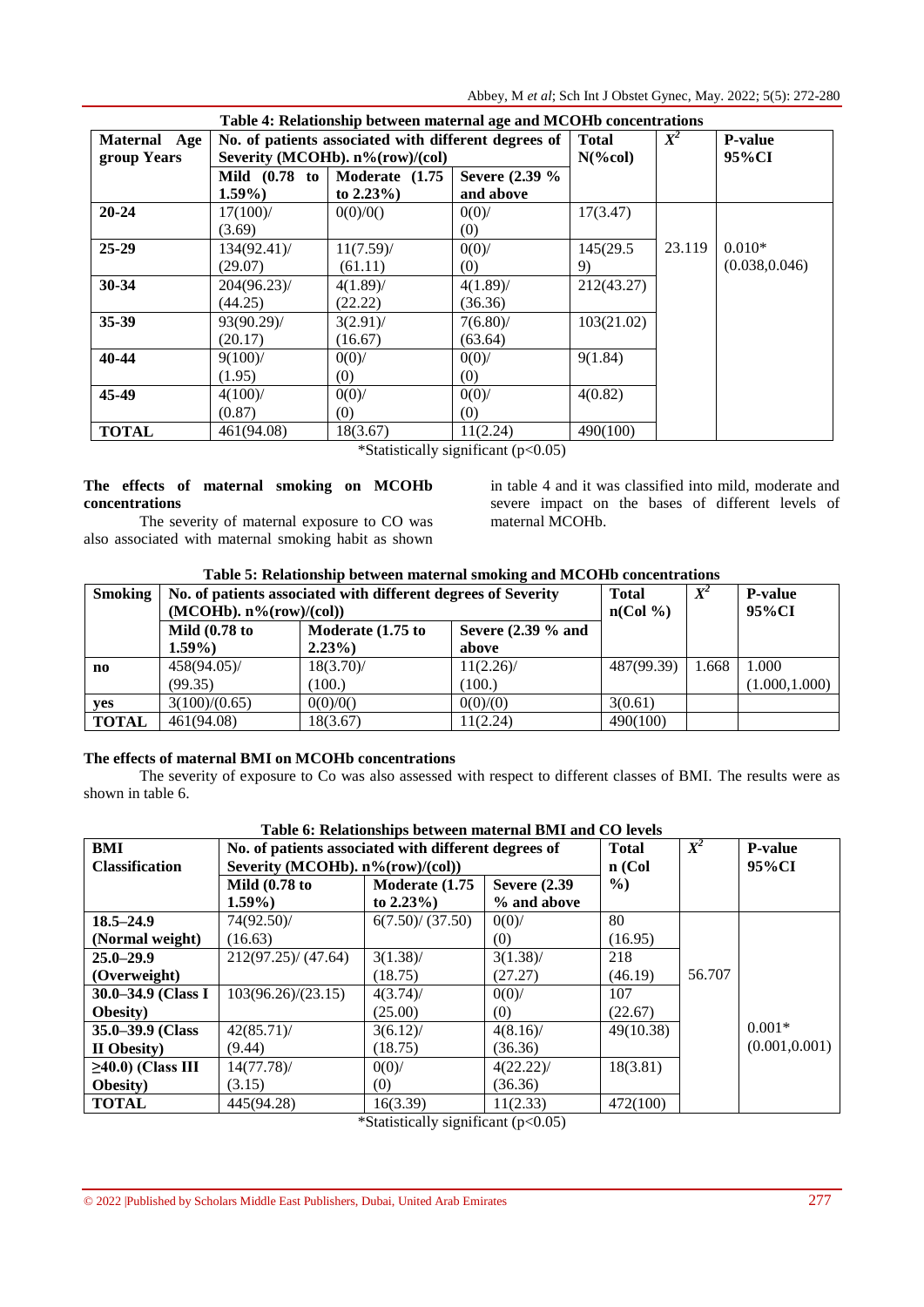## **The effect of parity on MCOHb concentrations**

The severity of maternal impact on exposure to Co was also assessed with respect to parity. The results were as shown in Table 7.

| Table 7: Relationships between Parity and MCOHD levels |                                                               |              |             |                |       |                |  |  |
|--------------------------------------------------------|---------------------------------------------------------------|--------------|-------------|----------------|-------|----------------|--|--|
| <b>PARITY</b>                                          | No. of patients associated with different degrees of Severity | <b>Total</b> | $X^2$       | <b>P-value</b> |       |                |  |  |
| <b>GRP</b>                                             | $(MCOHb)$ , $n\frac{6}{(\text{row})/(\text{col})}$            | (Col)        |             | $(95\%CI)$     |       |                |  |  |
|                                                        | <b>Mild</b> (0.78 to                                          |              |             |                |       |                |  |  |
|                                                        | $1.59\%$                                                      | $2.23\%$     | and above   |                |       |                |  |  |
|                                                        | 214(93.04)                                                    | $12(5.22)$ / | $4(1.74)$ / | 230(47.62)     | 5.490 | 0.429          |  |  |
|                                                        | (47.14)                                                       | (66.67)      | (36.36)     |                |       | (0.419, 0.439) |  |  |
| 1 to 2                                                 | $210(94.17)$ /                                                | $6(2.69)$ /  | $7(3.14)$ / | 223(46.17)     |       |                |  |  |
|                                                        | (46.26)                                                       | (33.33)      | (63.64)     |                |       |                |  |  |
| 3 and                                                  | $30(100)$ /                                                   | $0(0)$ /     | $0(0)$ /    | 30(6.21)       |       |                |  |  |
| above                                                  | (6.61)                                                        | (0)          | (0)         |                |       |                |  |  |
| <b>TOTAL</b>                                           | 454(94.00)                                                    | 18(3.73)     | 11(2.28)    | 483(100)       |       |                |  |  |

**Table 7: Relationships between Parity and MCOHb levels**

## **DISCUSSION**

The study was prompted by the popular believe that the core Niger Delta area of Nigeria was plagued by environmental pollution. The sustained impact of maternal exposure to CO was measured by the concentration of maternal Carboxyhemoglobin (MCOHb) in her blood. Maternal impact of CO exposure was classified into 3 degrees of severity (based on the levels of MCOHb), namely mild, moderate and severe. The classification was adapted from the hitherto attained norms that came with the instrument Smokerlyzer Bedmont and was based on previous studies [20-22].

The mean age of the participants in the study was  $31.5682 \pm 4.49$  years. Majority of the patients 357 (72.86%) were in the age category of 25-34 years; that was followed by 103 (21.02%) at 35-39 years of age, indicating that most women had their children in the normal reproductive age limits (Table 2).

The impact of maternal exposure to CO was measured by the mean value of MCOHb concentration which was  $1.15\pm0.40\%$  and its actual concentrations. The mean concentration of MCOHb in the present study falls within the range for mild impact on maternal exposure to CO and also below agreed level in adults which was 2% although no level is completely save in terms of clinical presentation. Based on the laboratory studies of reduction in exercise capacity in both healthy individuals and volunteers with cardiovascular disease, it was determined that COHb levels should not exceed 2%. The Coburn-Forster-Kane (CFK) equation is used to determine the levels of carbon monoxide to which a normal adult under resting conditions for various intervals can be exposed without exceeding a COHb level of 2% [9].

Out of the total 490 patients that were assessed, majority of them 461(94.08%) had mild impact from CO exposure (MCOHb= 0.78-1.5%), 18  $(3.67%)$  – moderate impact (MCOHb = 1.75-2.23%) and 11 (2.24%) had severe impact (MCOHb =  $2.39\%$ ) and above). The level of the severity of the impact of maternal exposure to CO at different gestational age groups 20-24 to 45-49 years were different from each other and the differences were statistically significant  $[X^2=23.119, p<0.010, 95\%$ CI (0.038,0.046)].

The least affected were women in the age groups 20-24, 40-44 and 45-49 years, none of who had moderate nor severe impact. Moderate severity of impact was more common in women of 25-29 years of age at which 11 out of 145 women (7.59%) were affected, 35-39 years of age - 3 out of 103 patients (2.91%) and lastly in women of 30-34 years of age at which 4 out of 212 women  $(1.89%)$  were affected. Severe exposure was most prominent at 35-39 and 30- 34 years-age groups at which it occurred in 7 out of 103  $(6.80\%)$  and 4 out of 212 women  $(1.89\%)$  respectively.

Out of the total 490 patients that were assessed, only 3 (0.61%) of them were smokers and they all had mild impact on exposure to CO as shown by the concentrations of CO in table 4. The differences between the number of patients who had mild, moderate and severe impact that smoke and those that did not smoke were not statistically significant in terms of maternal MCOHB concentrations  $[X2=1.668; p< 1.000]$ . 95%CI (1.00 (1.000,1.000)]. Smoking exposes people to a high concentration of CO [24]. In the WHO report, the CO concentration in tobacco smoke was around 4.5% (45,000ppm), and smokers inhale air with a concentration of about 400–500 CO ppm during smoking [25]. Generally, without potential air pollution, the exhaled CO concentration would be expected in a range of 1- 4 ppm in non-smokers and 2–18 ppm in smokers [26]. Their corresponding MCOHb should be very high too.

Contrary to what was expected, the 3 smokers in the present study had mild impact on exposure o CO. Even though Jarvis et al. reported that exhaled CO measurement could distinguish smokers from nonsmokers, they mentioned that a few smokers could not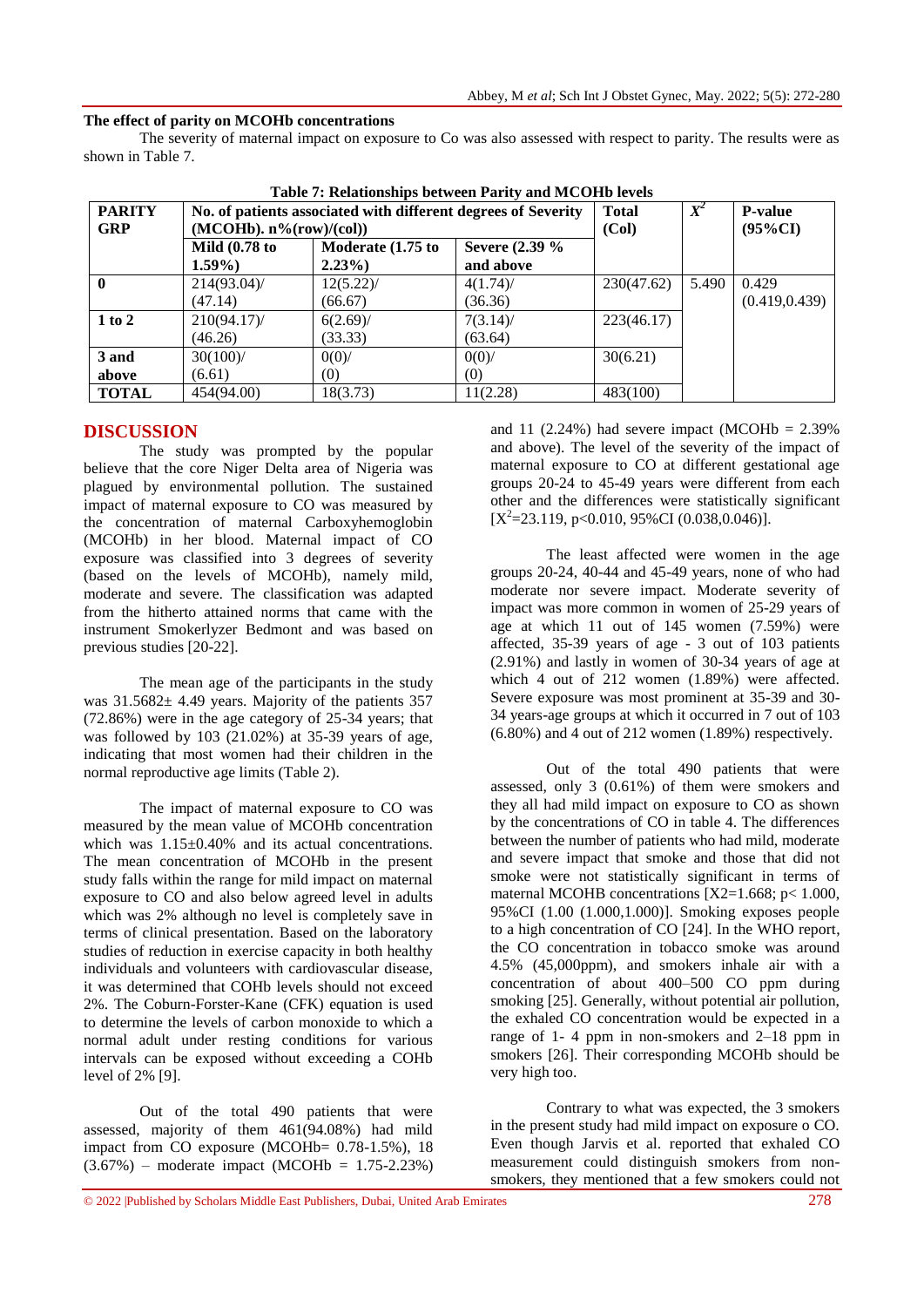be identified due to the fact that they did not inhale the smoke very deeply [27]. Long period since the last cigarette was taken could also be an explanation for the low exhaled CO in the smokers. The carboxyhemoglobin half-life for a healthy person breathing air is approximately 4 hours [28]. If a person stops smoking for a sufficiently long period, the exhaled CO concentration could be similar to non-smokers. Furthermore, smokers could lower their CO exposure by reducing the puff volume, the puffs smoked and the tendency and depth of inhaling [24, 28-32].

Regarding the relationship between maternal BMI and MCOHb concentrations, out of the total 472 patients that were assessed, 445(94.28%), 16(3.39%) and 11(2.33%) of them had MCOHb concentrations indicating mild (0.78 to 1.59%), moderate (1.75 to 2.23%) and severe impact (2.39% & above) respectively; the difference was statistically significant  $[X^2 = 56.707, p < 0.001, 95\%$ CI (0.001,0.001)].

MCOHb concentrations of mild and moderate impact were least prominent in Class III Obesity with each found in  $14(77.78%)$  and in  $0(0%)$  respectively out of the 18 patients in that class. Severe impact was least prominent in women with normal BMI [0(0%) out of the 80 women in that class] and in class I obesity  $[0(0\%)$  out of the 107 patients in that class]. The mild, moderate and severe categories of MCOHb concentrations were most prominent in women who were overweight [212(97.25%) out of the 218 patients in that class], in those who have normal weight  $[6(7.50\%)$  out of 80 patients in that class and in class III obesity [4(22.22%) out of 18) respectively. The highest maternal concentration of COHb was noticed in women with class III followed by women in the class II obesity [4(8.16) out of the 49 patients in that group.

Regarding the relationship between maternal parity and severity of maternal COHb concentrations, out of the total 483 patients that were assessed, 454(94.00), 18(3.73) and 11(2.28) of them had mild, moderate and severe impact and the differences between different groups of severity at different parity groups were not statistically significant  $[X^2=5.490]$ , p<0.429, 95%CI 0.429(0.419,0.439)].

MCOHb concentration of mild severity was least prominent in Para 0 [214(93.04%) out of 230], while those of moderate and severe categories were least found in para 3 and above -  $0(0\%)$  in each category out of the total 30 patients in that parity group. Mild, moderate and severe impact were most prominent at para 3 and above  $[30(100\%)$  out of 30], Para 0 [12(5.22%) out of 230 patients] and Para 1-2 [7(3.14%) out of 223 patients] respectively.

### **CONCLUSION**

The mean value of MCOHb 1.15±0.40% in the present study fell within the range for mild impact on

maternal exposure to CO and it was lower than that which was expected in an adult. Out of the total 490 patients that were assessed, majority of the women 461(94.08%) had mild impact from CO exposure, 18  $(3.67%)$  – moderate impact and 11 (2.24%) had severe impact. The differences between the severity of the impact vary with maternal age and BMI and the differences were statistically significant with severe impact registered at 35-39 and 30-34 years of age and in women in class III obesity. There was inverse relationship between parity and the severity of the impact on CO exposure but the differences between various parity groups were not statistically significant. There was also a paradoxical finding of 3 smokers having only mild impact.

#### **RECOMMENDATIONS**

There is need for the introduction of a unified Niger Delta air quality assessment and also a universal human biomonitoring of the impact of CO on mothers in the Niger Delta. That will go a long way identifying those regions that are worse affected and women that are most at risk of the exposure.

#### **Acknowledgements:** None

**Funding:** None

**Conflicts of interest:** None

#### **REFERENCES**

- 1. World Bank Defining an Environmental Development Strategy for the Niger Delta. Vol. 1, Industry and Energy Operations, West Central Africa Department. 1995.
- 2. UNEP Environmental Assessment of Ogoniland. United Nations Environmental. 2011
- 3. Green, K. I., & Abbey, M. (2022). Sources of Carbon Monoxide (CO) Pollution in the Niger Delta area of Nigeria. *Saudi J Biomed Res*, *7*(2), 107-113.
- 4. Joumard, R., Chiron, M., Vidon, R., Maurin, M., & Rouzioux, J. M. (1981). Mathematical models of the uptake of carbon monoxide on hemoglobin at low carbon monoxide levels. *Environmental Health Perspectives*, *41*, 277-289.
- 5. Roughton, F. J. W. (1970). The equilibrium of carbon monoxide with human hemoglobin in whole blood. *Annals of the New York Academy of Sciences*, *174*(1), 177-188.
- 6. McCARTNEY, M. L. (1990). Sensitivity analysis applied to Coburn-Forster-Kane models of carboxyhemoglobin formation. *American Industrial Hygiene Association Journal*, *51*(3), 169-177.
- 7. Bruce, E. N., & Bruce, M. C. (2003). A multicompartment model of carboxyhemoglobin and carboxymyoglobin responses to inhalation of